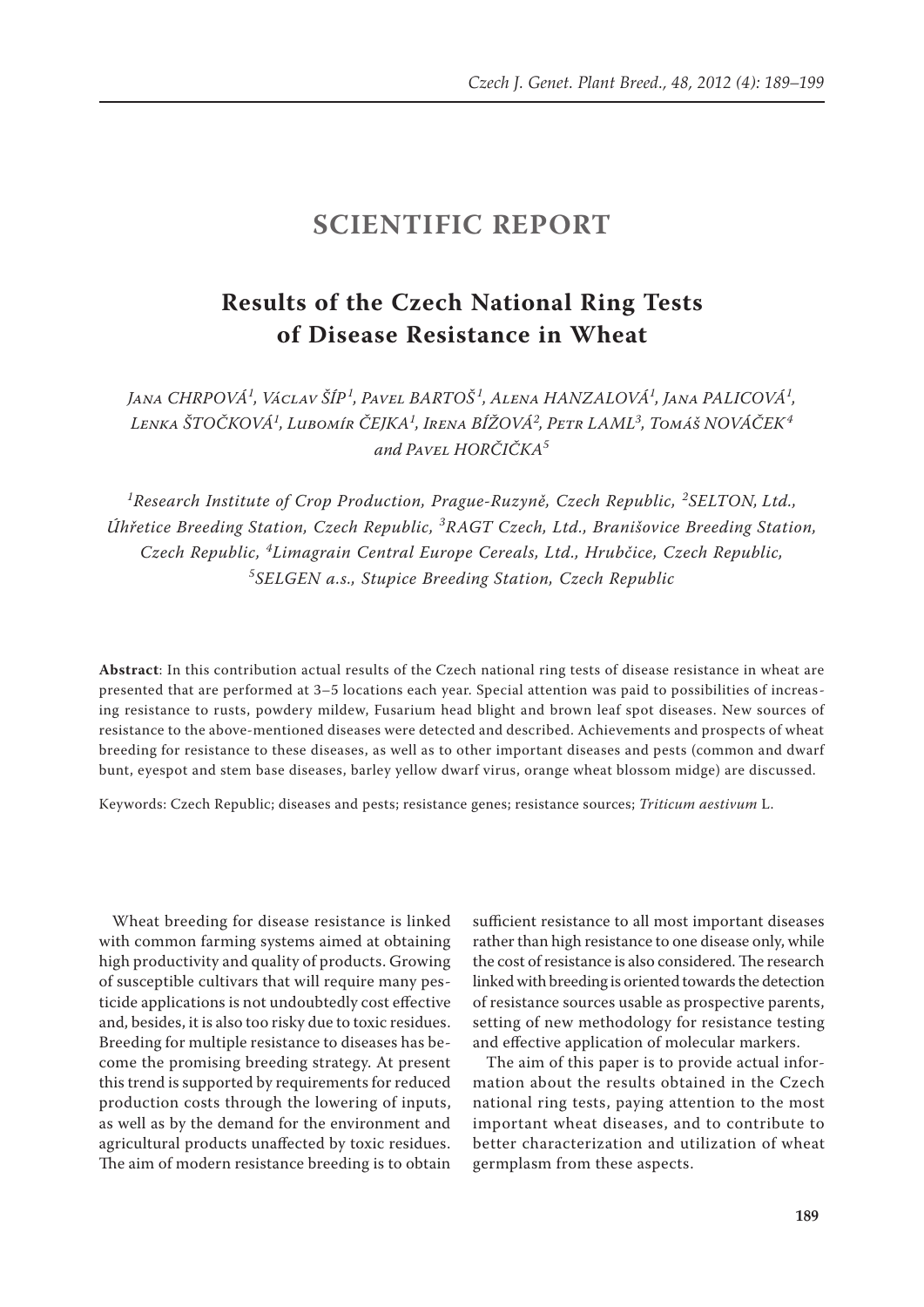#### **National ring tests of disease resistance**

In 2002 Czech wheat breeders and researchers initiated the establishment of national ring tests (NRT) in which now all breeding stations involved in wheat breeding and Crop Research Institute in Prague-Ruzyně (CRI) participate. Verified methods, which were described in greater detail by Šíp *et al.* (2005), are available for the field testing of resistance to stem rust, yellow rust and leaf rust, powdery mildew, Fusarium head blight and brown leaf spot diseases (caused by *Septoria tritici*, *Stagonospora nodorum* and *Pyrenophora tritici*-*repentis*)*.* The tests of resistance to these diseases are usually performed at 3–5 sites each year (CRI, Prague-Ruzyně or Humpolec, SELGEN a.s., Stupice and Úhřetice, RAGT Czech Ltd., Branišovice, Limagrain Central Europe Cereals, Ltd. – LCEC, Ltd., Hrubčice). The sets of tested materials include available sources of resistance and advanced breeding lines, together with checks (more than 70 materials are tested each year). The selected cultivars and lines are also tested at 2 sites (Prague-Ruzyně and Stupice) for resistance to the barley yellow dwarf virus and at Prague-Ruzyně for resistance to common and dwarf bunt. Newly (in connection with financial support by the research project), attention is also paid to resistance to eyespot and other stem base diseases, as well as resistance to the orange wheat blossom midge. Promising materials with detected resistance to a certain disease are tested repeatedly (at least for three years) and examined for resistance to other important diseases, because multiple resistance is the major objective. With the exception of powdery mildew, where infection is natural, all other tests are performed under high infection pressure using inoculations with the pathogens. Cultivar response to the infection is usually scored on the 9-point scale basis  $(1 - high severity, 9 - no symptoms).$ 

Available molecular markers are used for detection of rust resistance genes (newly also *Pch1* and *Sm1*) and the effectiveness of detected genes is evaluated in field conditions.

## **Genetic aspects and results of disease resistance testing**

## **Rust diseases**

**Leaf rust** (*Puccinia triticina* Eriks.) is an important disease of wheat that is most economically controlled by breeding for resistance. Due to the large number of different pathotypes of leaf rust, resistance breeding is a continuous process. Knowledge of virulence in the leaf rust population is a prerequisite for successful resistance breeding. Importance of international surveillance of wheat rust pathogens was recently underlined by Park *et al.* (2011). The present global status of wheat leaf rust has been newly summarized by Huerta Espino *et al*. (2011). More than 60 resistance genes have been described. Recently recorded genes originate mainly from wild grasses or bread wheat relatives.

At present the most common resistance gene for adult plant resistance in wheat cultivars grown in the Czech Republic is *Lr37*. The level of effectiveness depends upon the combination with other leaf rust resistance genes. Other *Lr* genes determined in the grown cultivars (e.g. *Lr26*, *Lr3a*) are no more effective to the prevailing leaf rust pathotypes. Resistance to leaf rust is particularly important in warmer regions like central and southern Moravia where leaf rust occurs and causes yield losses regularly.

**Stem rust** (*Puccinia graminis* Pers. f*.*sp*. tritici*)*.*  Since the last decade worldwide attention has been paid to race Ug99 endangering large areas under wheat in Africa and Asia. It is one of the most important topics in the Borlaug Global Rust Initiative (MCINTOSH & PRETORIUS 2011). New sources of resistance are searched for and lines resistant to Ug99 and its derivatives are being developed. Though stem rust was not economically important in the last decades in the Czech Republic, the devastating effect of race Ug99 shows that stem rust remains a very dangerous pathogen. At present research on stem rust is going on also in countries with a low stem rust risk like the UK or Germany. In the course of the last 40 years stem rust resistance genes *Sr31*, *Sr11*, *Sr29* and *Sr38* were recorded in the grown wheat cultivars in the Czech Republic. At present the most important gene is *Sr38*. However, virulence to that gene can be found in the collection of stem rust isolates of the Crop Research Institute. Gene *Sr38* is derived from *Aegilops ventricosa* and is possessed together with the gene *Lr37* for leaf rust resistance and *Yr17* for yellow rust resistance by a number of wheat cultivars grown in Europe. In the Czech Republic gene *Sr31* remains the most effective gene. It is derived from rye together with *Lr26* and *Yr9.* Virulence to *Sr31* (race Ug99) is still limited to Africa and Asia. In addition to the abovementioned genes, stem rust resistance in several recommended wheat cultivars is governed by genes undetermined till now.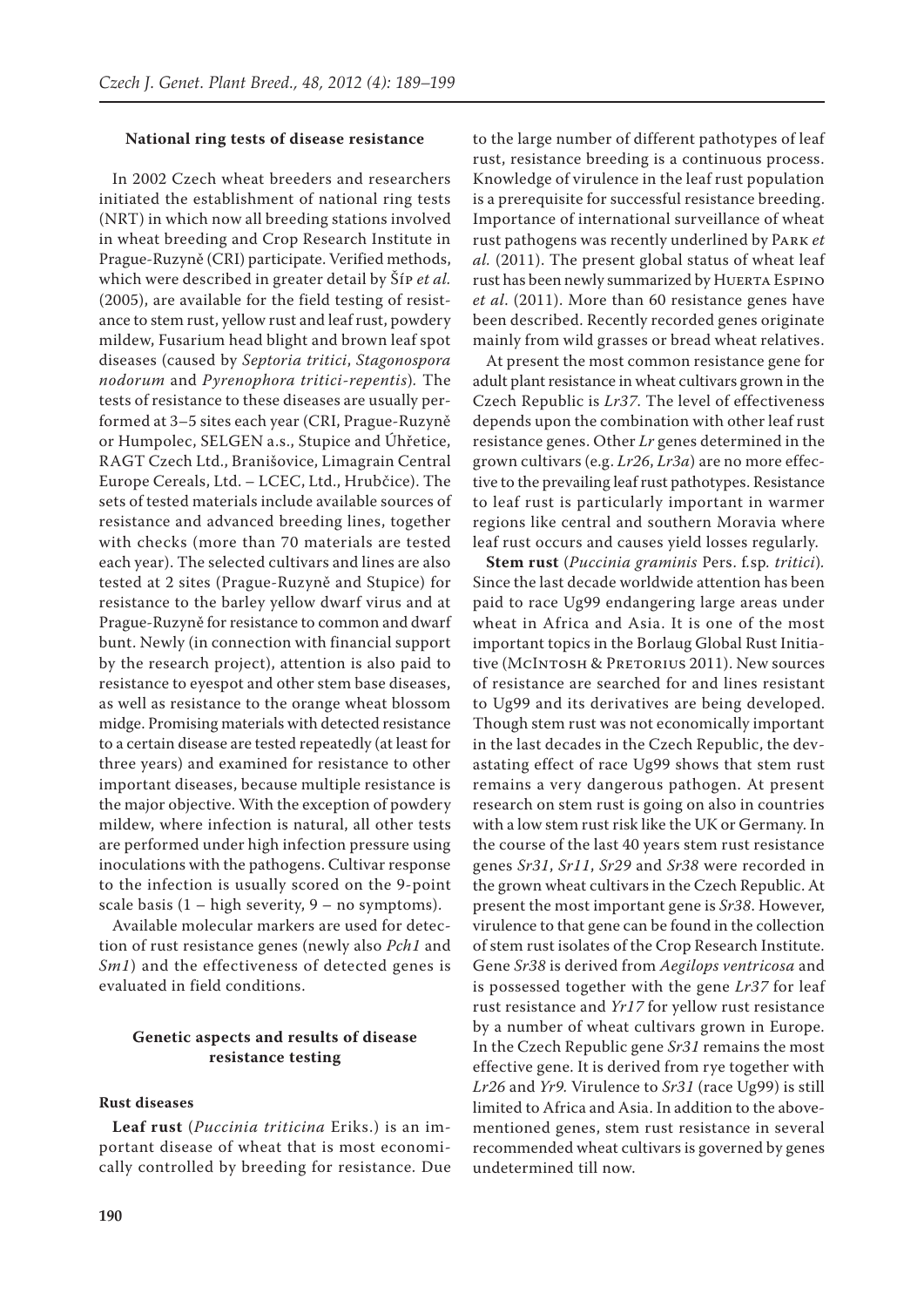**Yellow rust** (*Puccinia striiformis* Pers. f.sp*. tritici*) can play a very important role particularly in colder regions. It is a major wheat disease in Western Europe controlled by resistance breeding. The last epidemic of yellow rust was in the years around 2000, since that time its incidence has been low. However, this situation can change if yellow rust in Europe becomes adapted to higher temperatures as it happened in the central part of the USA in the last decade. Because of the introduction of wheat cultivars from Western Europe to the Czech Republic yellow rust resistant cultivars prevail among the recommended cultivars. Very frequent gene *Yr17*, ineffective in Western Europe, seems to be still relatively effective in our country. Field resistance (adult plant resistance) is the most important type of yellow rust resistance.

Cultivars and lines with detected multiple resistance to all three rust species are listed in Table 1. In the framework of all tested materials 17 lines possessing multiple resistance to all three rust species on wheat have been detected. Besides the phenotypic assessment of resistance genes, molecular markers have been applied to determine resistance genes. Markers for leaf rust resistance genes *Lr10*, *Lr24 Lr26*, *Lr34* and *Lr37* have been applied till now. Marker for the gene *Lr26* reveals also the presence of other linked genes on the 1BL/1RS translocation (*Sr31*, *Yr9*, *Pm8*); marker for *Lr37* detects linked genes *Sr38* and *Yr17* derived from *Aegilops ventricosa* as well*.* Molecular markers for APR (adult plant resistance) genes *Lr34* and *Lr37* are particularly useful because these genes cannot be identified by phenotypic analysis at the seedling stage. Though genes for specific resistance that can be determined by molecular markers have played an important role in the disease resistance breeding, at present much attention is paid to APR and QTL analyses are applied to study loci conditioning APR. Genetic background (plant genotype) is important for the expression of resistance genes. Marker-assisted selection can speed up the breeding process, however, disease resistance manifested in the field is crucial for successful rust resistance breeding.

#### **Fusarium head blight**

Fusarium head blight (FHB) is one of the most dangerous diseases worldwide. The protection against this serious disease is based on a complex approach involving management practices, fungicide application and growing of cultivars possessing at least moderate resistance to FHB. The resistance against FHB in small grain cereals is determined quantitatively by several quantitative trait loci (QTL). A recent meta-analysis based on 101 QTL for FHB resistance from 30 mapping populations suggested the presence of 19 independent meta-QTL derived exclusively from the adapted European germplasm (Löffler *et al.* 2009). FHB resistance breeding with the use of traditional methods (and also MAS) is difficult because resistance is quantitative in nature and has different components. In addition, the most resistant sources are not adapted to these environmental conditions of Central Europe and they are often susceptible to other diseases and have a poor combining ability (Chen *et al*. 2003). Obtaining resistance to the accumulation of mycotoxins is undoubtedly of crucial importance. Deoxynivalenol (DON) is the most frequent toxin reaching the highest concentration levels also in the conditions of Central Europe.

Resistance to Fusarium head blight (FHB) was evaluated in selected resistance sources and breeding lines after inoculation with *Fusarium culmorum*. Cultivar response to *F. culmorum* was not found different from the response to *F. graminearum* (Šíp *et al*. 2008), which is now a highly prevalent species in this region. As shown in Table 2, the lowest deoxynivalenol (DON) content and also the lowest symptomatic reaction were detected in materials that were examined in the European Fusarium Ring Tests, such as A 17-15-1-2 (AT), 20817-3 (AT), Fg 437 (HU), 98710 A (AT) (all four lines were obtained after crossing with Sumai 3), F01302GP3-1 (RO), and HUS 692 (DE). It is delightful that also breeding lines developed by Czech wheat breeders (SG-U3018 F-A, BR 07-009 ‒ Cimrmanova raná, SG-S930-08, SG-U6014 B, SG-U3007 B, HE 7812 ‒ Dagmar, and SG-U 641A-B ‒ spring wheat) showed a higher resistance level.

### **Brown leaf spot diseases**

The analysis of pathogen spectra in infected wheat leaves showed the growing importance of *Septoria tritici* (ST) and *Pyrenophora tritici-repentis* (PTR), besides *Stagonospora nodorum* (SN), in the territory of the Czech Republic (Figure 1). Therefore, the attention of wheat breeders is mainly paid to these three pathogens and the selected wheat cultivars and lines in ring tests are examined for resistance to each pathogen separately. To avoid the contamination of artificially inoculated experimental plots with other pathogens, protective belts (stand of triticale) are needed. Evaluation of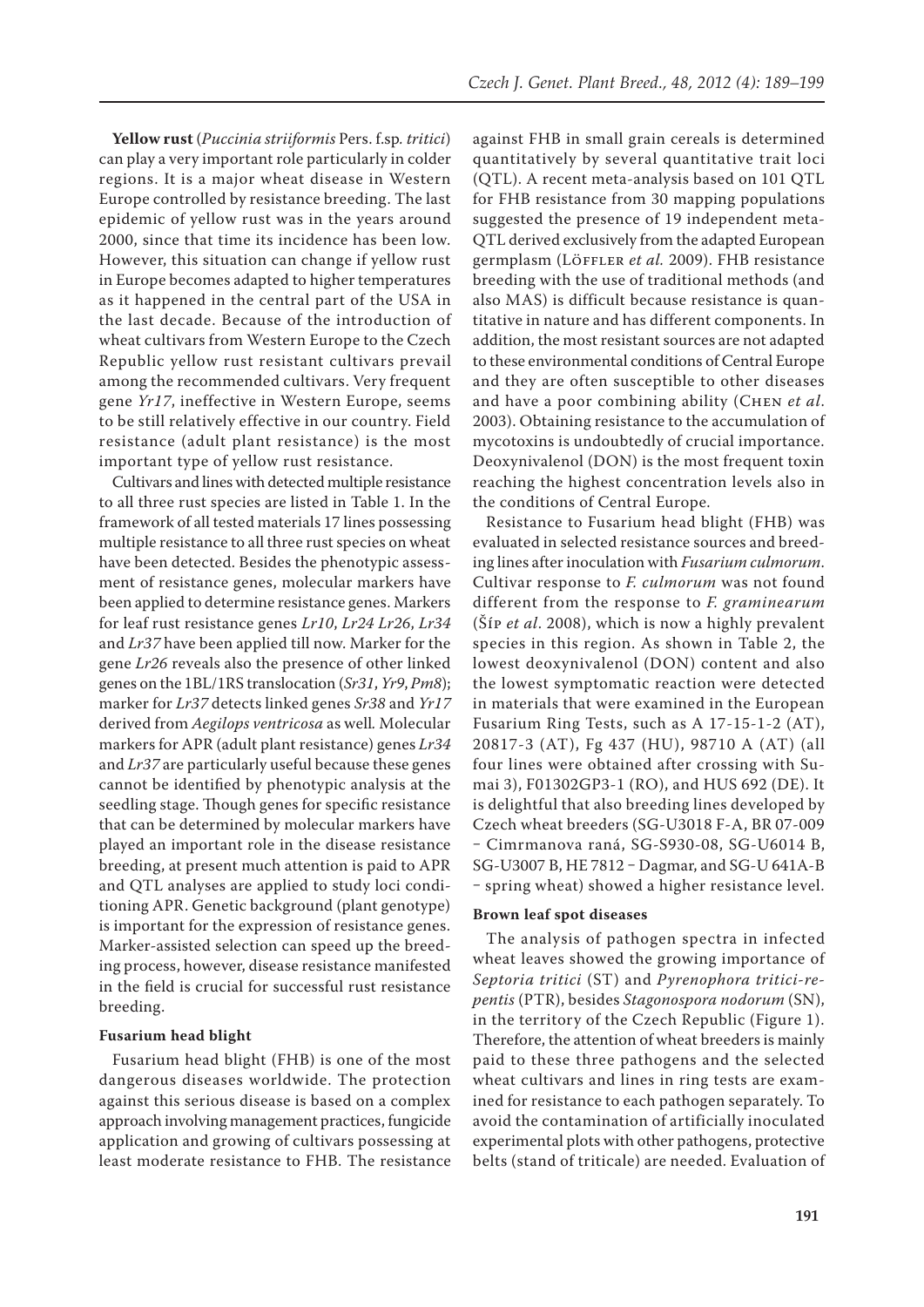| Cultivar/line                               | institution<br>Breeding | Pedigree                   | Let<br>rust | Stem<br>rust | Yellow<br>rust | rust resistance genes<br>Determined                  | resistances<br>Other |
|---------------------------------------------|-------------------------|----------------------------|-------------|--------------|----------------|------------------------------------------------------|----------------------|
| SG-S316-06                                  | SELGEN a.s.             | Estica/WM510//Ludwig       | 7.8         | 7.8          | 9.0            | Lr37, Sr38, Yr17                                     | powdery mildew       |
| SG-S469-07                                  | SELGEN a.s.             | SG-S2040-97/Rapsodia       | 7.8         | 8.0          | 8.5            | Lr26, Lr37, Sr38, Sr31, Yr9, Yr17 powdery mildew, ST |                      |
| SG-S111-08                                  | SELGEN a.s.             | SG-S992-00/NIC99-3637A     | 6.3         | 6.4          | 8.8            | Lr26, Lr34, Lr37, Sr38, Yr17,<br>Sr31, Yr9,          |                      |
| SG-U3037 A                                  | SELGEN a.s.             | 5118D/PBIS 01-1035         | 6.6         | 7.3          | 9.0            | Lr26, Lr37, Sr38, Yr17, Lr10,<br>Sr31, Yr9,          | ST, PTR              |
| BR 05-082 (RW Nadal)                        | RAGT Czech Ltd.         | Hana/Alana//Rapsodia       | 7.6         | 8.0          | 9.0            | Lr37, Sr38, Yr17                                     | ST, SN               |
| SG-U3059 A-A                                | SELGEN a.s.             | U7029/F14                  | 6.4         | 6.0          | 7.8            |                                                      |                      |
| SG-U6014 B                                  | SELGEN a.s.             | Appache/Pegassos           | 6.4         | 6.8          | 8.5            | Lr37, Sr38, Yr17                                     | FHB, PTR, ST         |
| <b>SG-RUH 26</b>                            | SELGEN a.s.             | Clever/Šárka               | 6.4         | 6.5          | 8.3            | Lr37, Sr38, Yr17                                     | PTR                  |
| HE 7815                                     | LCEC, Ltd.              | Apache/HE 6332             | 7.7         | 6.8          | 8.3            |                                                      | ST, PTR              |
| HE 96072                                    | LCEC, Ltd.              | Folio/Bobino               | 6.9         | 6.5          | 7.8            |                                                      | SSN                  |
| SG-U 3018 F-A                               | SELGEN a.s.             | Hedvika/Caphorn//Armstrong | 6.6         | 7.3          | 8.5            | Lr26, Lr37, Sr38, Yr17, Sr31, Yr9                    | <b>FHB</b>           |
| HE 8225                                     | LCEC, Ltd.              | PBIS 96/80 /Batis          | 6.5         | 6.5          | 8.3            | Lr26, Lr37, Sr38, Yr17, Sr31, Yr9 powdery mildew, ST |                      |
| BR 07-009 (Cimrmanova raná)                 | RAGT Czech Ltd.         | Altos /BR 633 (Boszanova)  | 6.2         | 7.0          | 8.5            |                                                      | <b>FHB</b>           |
| RW 50924                                    | RAGT Czech Ltd.         | Cloud /Euro 96-05 $3x$     | 7.4         | 8.8          | 7.0            | Lr24                                                 |                      |
| HE 8352                                     | LCEC, Ltd.              | HE 7996/Drifter            | 7.4         | 6.0          | 8.0            | Lr37, Sr38, Yr17, Lr10                               | TS                   |
| SG-S1758-09                                 | SELGEN a.s.             | Sulamit/MV233-98//Akteur   | 7.0         | 6.3          | 9.0            | Lr37, Sr38, Yr17                                     | SN, ST               |
| SG-S1426-09                                 | SELGEN a.s.             | Biscay/SG-U7029            | 6.8         | 7.5          | 8.0            |                                                      | SN                   |
| <b>Check varieties</b>                      |                         |                            |             |              |                |                                                      |                      |
| Claire – resistant (yellow rust, leaf rust) |                         |                            | 6.8         |              | 9.0            | Lr37, Sr38, Yr17, Lr10                               |                      |
| Estica – resistant (yellow rust, leaf rust) |                         |                            | 6.4         | 5.5          | 8.6            | $Lr13$ , $Lr14a$                                     |                      |
| Samanta - susceptible                       |                         |                            | 3.7         | 3.8          | 5.4            | Lr3a, Lr13, Yr2                                      |                      |
| SG.S17-03 – resistant (stem rust)           |                         |                            |             | 7.2          | -1             | Lr26, Lr37, Sr38, Yr17, Sr31, Yr9                    |                      |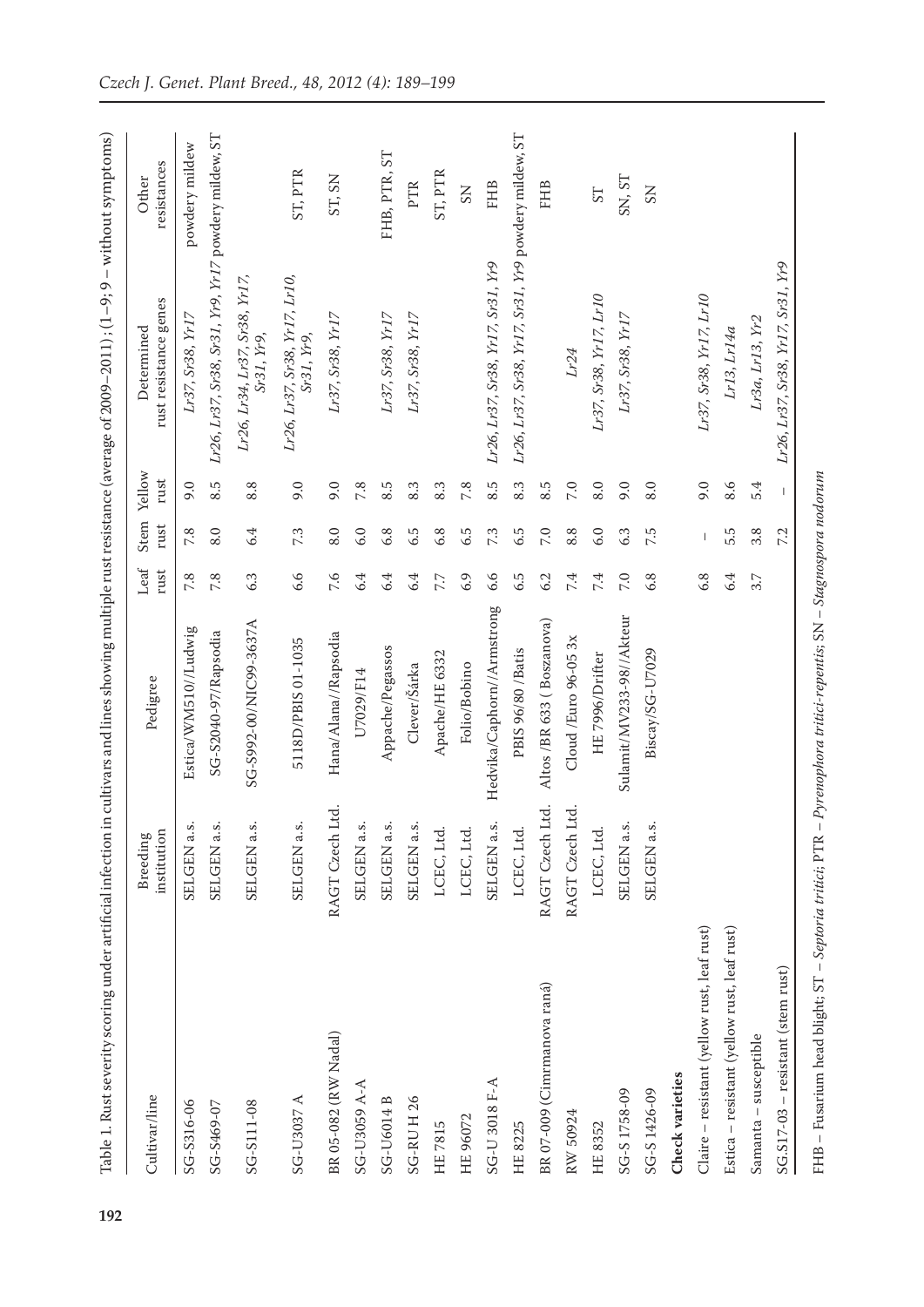| Cultivar/line                    | Origin    | Breeding institu-<br>tion | Pedigree                                 | <b>VSS</b><br>$(1-9)$ | <b>DON</b><br>(mg/kg) | Other resistances              |
|----------------------------------|-----------|---------------------------|------------------------------------------|-----------------------|-----------------------|--------------------------------|
| 98710 A                          | $\rm{DE}$ | LfL-Bayern                | Atlantis//Tambor/Z14///<br>CM82036*      | 7.1                   | 6.4                   |                                |
| Fg 437                           | HU        | GK Szeged                 | Sumai 3/81.60//Kincsö                    | 6.0                   | 7.1                   |                                |
| 20817-3                          | AT        | BOKU, Vienna              | Capo/Sumai 3                             | 7.1                   | 12.8                  |                                |
| A 17-15-1-2                      | AT        | BOKU, Vienna              | Capo///Sumai 3/81.60//<br>Kincsö         | 6.9                   | 14.1                  |                                |
| SG-U 3018 F-A                    | CZ        | SELGEN a.s.               | Hedvika/Caphorn//<br>Armstrong           | 6.4                   | 14.3                  | brown leaf spots               |
| BR 07-009<br>(Cimrmanova raná)   | CZ        |                           | RAGT Czech Ltd. Altos/BR 633 (Boszanova) | 5.4                   | 18.4                  | stem rust, leaf rust           |
| SG-S930-08                       | CZ        | SELGEN a.s.               | SG-S1456-99/Apache                       | 5.3                   | 21.7                  | powdery mildew,<br>yellow rust |
| F01302GP3-1                      | <b>RO</b> | NARDI-Fundulea            | 508U3-2FZ2/F135U3-1                      | 6.4                   | 22.3                  |                                |
| SG-U6014 B                       | CZ        | SELGEN a.s.               | Apache/Pegassos                          | 4.8                   | 24.6                  | yellow rust, stem rust         |
| SG-U3007 B                       | CZ        | SELGEN a.s.               | Transit/UH 442                           | 5.0                   | 27.3                  | powdery mildew                 |
| HE 7812 (Dagmar)                 | CZ        | LCEC, Ltd.                | Apache/Nela                              | 4.8                   | 27.8                  | stem rust                      |
| <b>HUS 692</b>                   | DE        | LfL-Bayern                | G16-92**/Hussar                          | 6.0                   | 28.3                  | <b>ST</b>                      |
| SG-U 641A-B (SW)                 | CZ        | SELGEN a.s.               | U236C/U773C                              | 4.9                   | 30.9                  |                                |
| <b>Check varieties</b>           |           |                           |                                          |                       |                       |                                |
| Sumai 3<br>- resistant (SW)      | CH        |                           |                                          | 7.5                   | 8.7                   |                                |
| Petrus - moderately<br>resistant | DE        |                           |                                          | 6.6                   | 25.6                  |                                |
| Arina - moderately<br>resistant  | <b>CH</b> |                           |                                          | 6.3                   | 15.3                  |                                |
| Complet<br>- susceptible         | DE        |                           |                                          | 3.9                   | 55.5                  |                                |

Table 2. Average data (2007–2011) on symptomatic reaction (visual symptom score – VSS: 1–9; 9 – without symptoms) and deoxynivalenol (DON) content in selected cultivars and lines following artificial infection with *Fusarium culmorum*

\*CM82036 = Sumai 3/Thornbird (Buerstmayr *et al.* 1999); \*\*G16-92 = Arina/Tőring 5//Cariplus/Mex. landrace; ST – *Septoria tritici*

symptomatic reaction on 1–9 scale (9 – without symptoms) considered both the disease progress and the infected leaf area.

Based on evolutionary, taxonomic and genetic studies, systems of genetic control are evidently different. Genes and QTL loci responsible for resistance to these foliar pathogens have been identified, but genetic relations between pathogen and host plant are complicated due to high genetic diversity of pathogen populations. Resistance may often be found isolate specific or quantitative (CHARTRAIN *et al.* 2004). Though marker-assisted selection is at disposal, Czech breeders still rely mainly on results of field infection tests. Inoculation with pathogen populations prevalently occurring in the examined territory is undoubtedly an important prerequisite of success.

Correlation analysis between the percentages of leaf area infected with ST, SN and PTR (causing leaf blotch, glume blotch and tan spot, respectively) showed that it was particularly difficult to obtain combined resistance to *Septorias* and *Pyrenophora tritici-repentis*, and the differential cultivar response to infections with *Septoria tritici*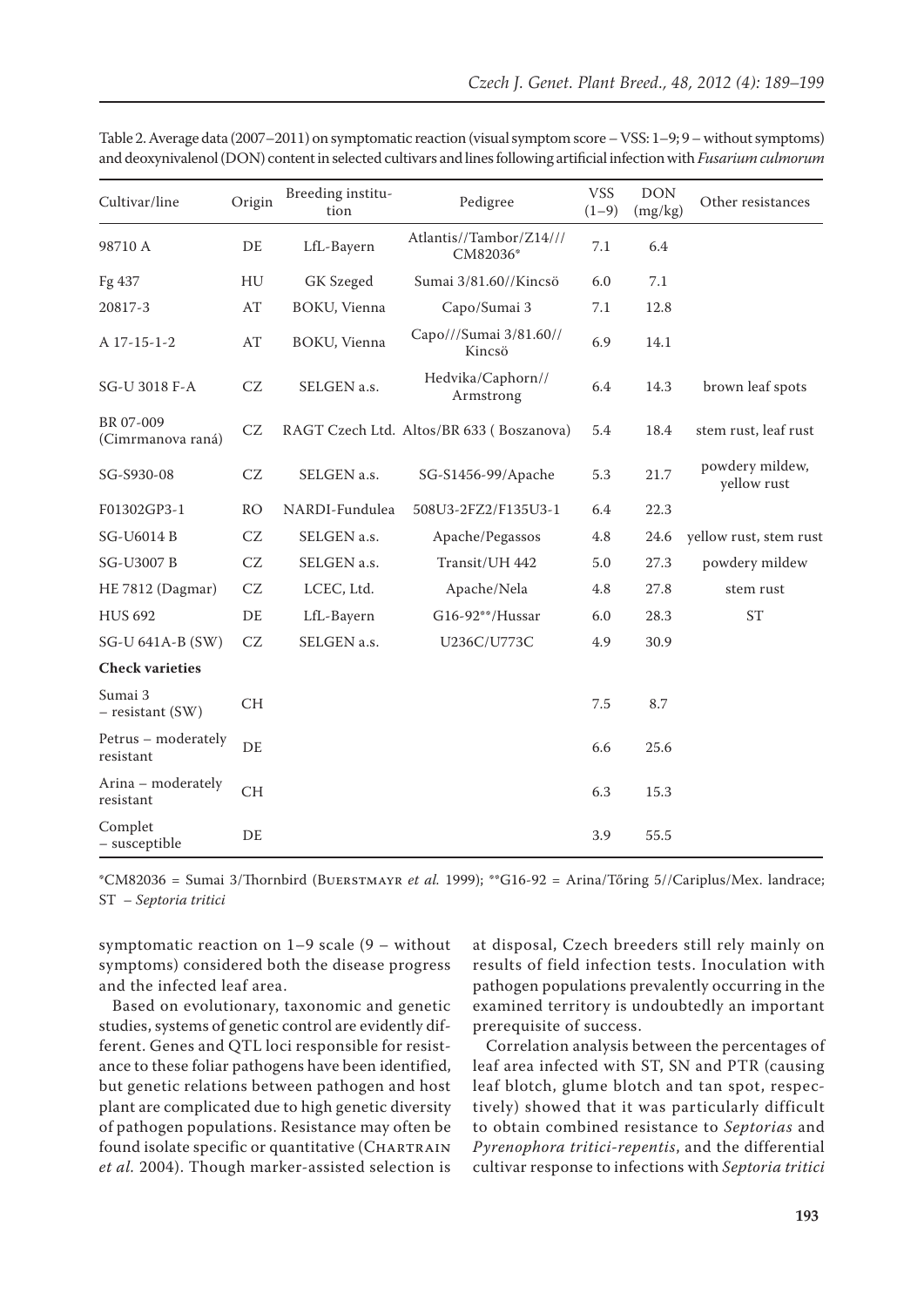and *Stagonospora nodorum* was not exceptional, either (Šíp *et al.* 2005). Gurung *et al.* (2012) found a positive association between STB (Septoria tritici blotch) and SNB (Septoria nodorum blotch), but tan spot was positively associated only with STB. Therefore, the detection of sources of combined resistance to all pathogens causing brown leaf spots is highly valuable.

 As shown in Table 3, the highest resistance to all pathogens (on average exceeding level 6) was detected in the Czech advanced breeding lines SG-U 3018 F-A, RUB 70 (Raduza), HE 8502, SG-U 3037 A, HE 8225, BR 05-082 (RW Nadal), SG-U6014 B and RW10815, similarly like in the resistant checks Senat, Arina and SG-U 7029 (characterized also by Šíp *et al.* 2005). It is advantageous that the German line HUS 692 with resistance to FHB, detected in the International Fusarium Ring Tests as well as in NRT, has demonstrated an acceptable combined resistance to brown leaf spot diseases.

There are also useful data on resistance obtained with modern commercially grown winter wheat cultivars under conditions favourable for natural infection in the chemically untreated variant. The 2009–2012 tests at the Humpolec location (potato-growing region) showed relatively higher resistance to brown leaf spot diseases (> 5.5) in the modern cultivars Aladin (DE), Bagou (FR), Fermi (FR), Henrik (FR), Hybery (FR), Hyland (FR), Chevalier (DE), Sultan (CZ) and Bohemia (CZ), but it is obvious (also according to the classification of CISTA) that many cultivars still suffer from insufficient resistance to these diseases and substantial improvement is needed.

#### **Powdery mildew**

Although powdery mildew, caused by *Blumeria graminis* DC. f.sp. *tritici*, can now be effectively controlled by fungicides, this disease may be a serious problem in certain regions and years, because continuous protection, increasing the costs, cannot often be provided. Partial or field resistance to such a variable pathogen as powdery mildew is undoubtedly of great importance (Bartoš *et al*. 2002). Genes for resistance (*Pm*) have been identified on more than 35 loci and molecular marker-aided accumulation or pyramiding of several resistance genes aims at achieving more durable and broadspectrum resistance (Landjeva *et al*. 2007). Šíp *et al.* (2005) reported that the level of resistance to powdery mildew in presently grown wheat cultivars was not mostly satisfactory and, therefore, an increase in the resistance level by breeding became highly desirable. However, because high resistance to



Figure 1. Occurrence (%) of three pathogens causing brown leaf spot diseases in wheat leaf samples collected over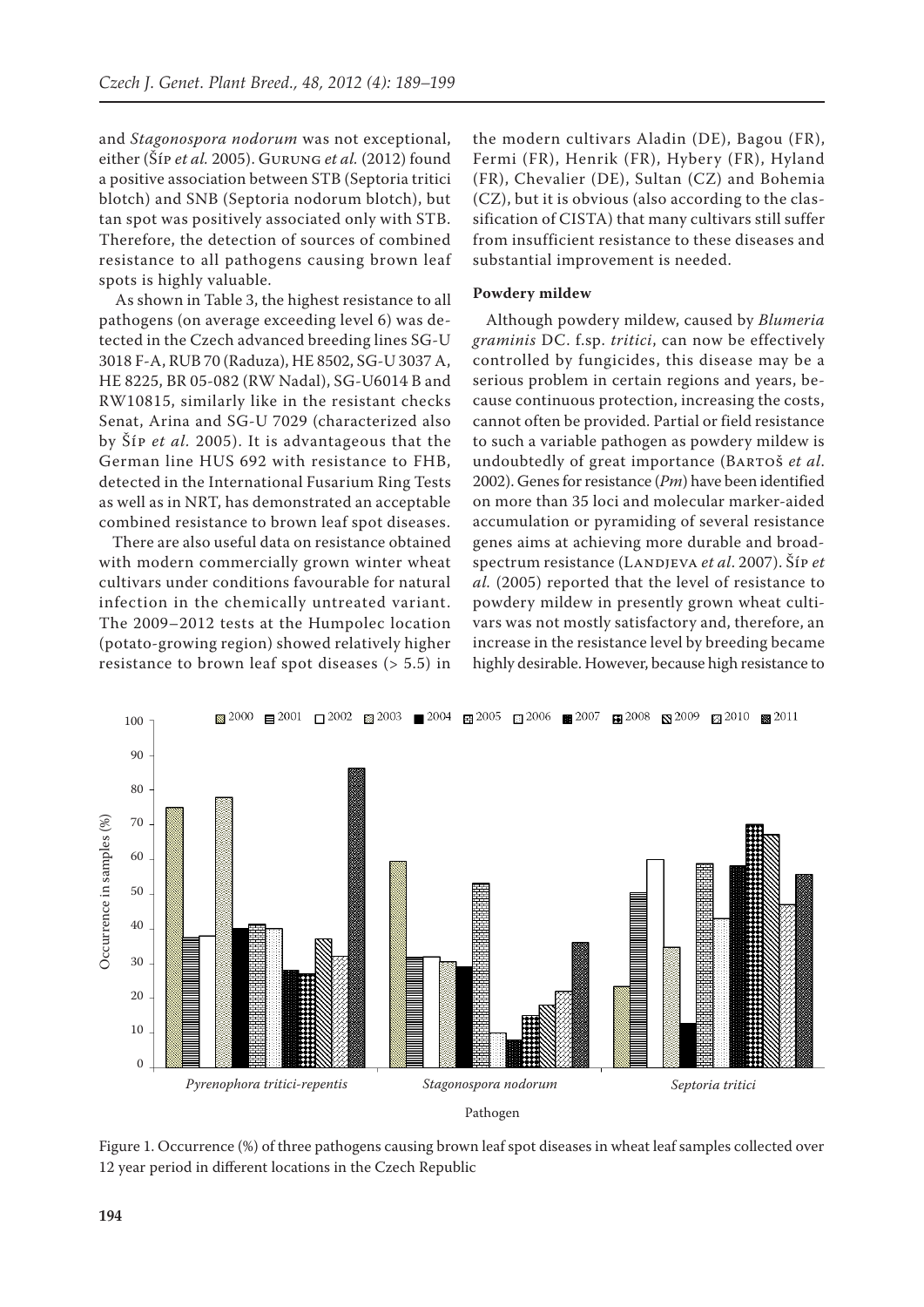| Cultivar /line                 | Breeding institution | Pedigree                       | $\operatorname{ST}$ | <b>SN</b> |     | PTR Average | Other resistances                     |
|--------------------------------|----------------------|--------------------------------|---------------------|-----------|-----|-------------|---------------------------------------|
| SG-U 3018 F-A                  | SELGEN a.s.          | Hedvika/Caphorn//<br>Armstrong | 7.5                 | 6.3       | 6.7 | 6.7         | yellow rust, stem rust,<br><b>FHB</b> |
| RUB 70 (Raduza)                | SELGEN a.s.          | RU 23/Alveor                   | 7.3                 | 5.9       | 6.7 | 6.7         | leaf rust, yellow rust                |
| HE 8502                        | LCEC, Ltd.           | Clarus/Complet                 | 6.8                 | 5.8       | 6.9 | 6.9         | yellow rust                           |
| SG-U 3037 A                    | SELGEN a.s.          | 5118D/PBIS 01-1035             | 6.9                 | 5.9       | 6.4 | 6.4         | yellow rust, stem rust                |
| HE 8225                        | LCEC, Ltd.           | PBIS 96/80/Batis               | 6.7                 | 5.9       | 6.2 | 6.2         | yellow rust                           |
| BR 05-082<br>(RW Nadal)        | RAGT Czech Ltd.      | Hana/Alana//<br>Rapsodia       | 6.5                 | 6.3       | 5.8 | 5.8         | rust diseases                         |
| SG-U6014 B                     | SELGEN a.s.          | Apache/Pegassos                | 6.4                 | 5.8       | 6.2 | 6.2         | yellow rust, stem rust                |
| RW10815                        | RAGT Czech Ltd.      | Carenius/Boomer                | 6.1                 | 6.2       | 5.9 | 5.9         | yellow rust, stem rust                |
| SG-U 4092 D-b                  | SELGEN a.s.          | U5140/Batis                    | 5.9                 | 6.3       | 5.6 | 5.6         | yellow rust                           |
| SG-S1850-08                    | SELGEN a.s.          | Sakura/Ilias                   | 5.6                 | 6.1       | 6.0 | $6.0\,$     | powdery mildew, yellow<br>rust        |
| <b>HUS 692</b>                 | LfL-Bayern           | G16-92/Hussar                  | 6.5                 | 5.6       | 5.3 | 5.3         | FHB                                   |
| <b>Check varieties</b>         |                      |                                |                     |           |     |             |                                       |
| Senat - resistant              |                      |                                | 6.8                 | 6.2       | 7.1 | 7.1         |                                       |
| Arina (ST, PTR)<br>- resistant |                      |                                | 6.8                 | 5.2       | 6.7 | 6.7         |                                       |
| SG-U 7029<br>- resistant       |                      |                                | 6.5                 | 6.6       | 6.5 | 6.5         |                                       |
| MV Marshall<br>- susceptible   |                      |                                | 4.3                 | 3.9       | 4.4 | 4.4         |                                       |

Table 3. Average symptom scores  $(1-9; 9 -$  without symptoms) for 11 selected winter wheat cultivars and lines showing combined resistance to brown leaf spot diseases obtained in the five-year period (2007–2011) after artificial infection with *Septoria tritici* (ST), *Stagonospora nodorum* (SN) and *Pyrenophora tritici-repentis* (PTR)

FHB – Fusarium head blight

this disease is undoubtedly conferred by large gene complexes and accumulation of different genes may be very time-consuming and costly, selection under conditions of high infection pressure in different locations (with different pathogen populations) can still be reckoned as a predominant breeding method.

Field resistance to this pathogen has recently improved very much through breeding worldwide. Also in the Czech Republic thanks to the availability of resistance sources, among which the Czech cultivar Vlasta, derived from a cross with *Triticum monococcum,* dominated the assortment of cultivated wheats for many years. The latest results of ring tests showed that different materials (SG-S1774-04, SG-U5223 E, BR 05-010 – Idyla, SG-S316-06, SG-S1194-08, RW10815 and SG-U3007 B) were developed that possess the resistance level higher than 7 (Table 4). These results are mainly based on the evaluation of powdery mildew resistance at the Humpolec location with high natural infection occurring every year, though the examination of powdery mildew infestation was carried out at three to five locations each year. Among the modern cultivars commonly grown in the Czech Republic high resistance (7–8) was detected in Pitbull (DE), Avenue (FR), Jindra (CZ), Hyland (FR), Hybery (FR), Caroll (NL), Arktis (DE) and Pepino (AT).

# *Barley yellow dwarf virus* **(BYDV)**

The *Barley yellow dwarf virus*, which is transmitted by several species of aphids, causes an important virus disease of cereals. In winter wheat the high level of resistance was not detected and crossing with resistant spring wheat materials was recommended as a promising strategy (Bartoš *et*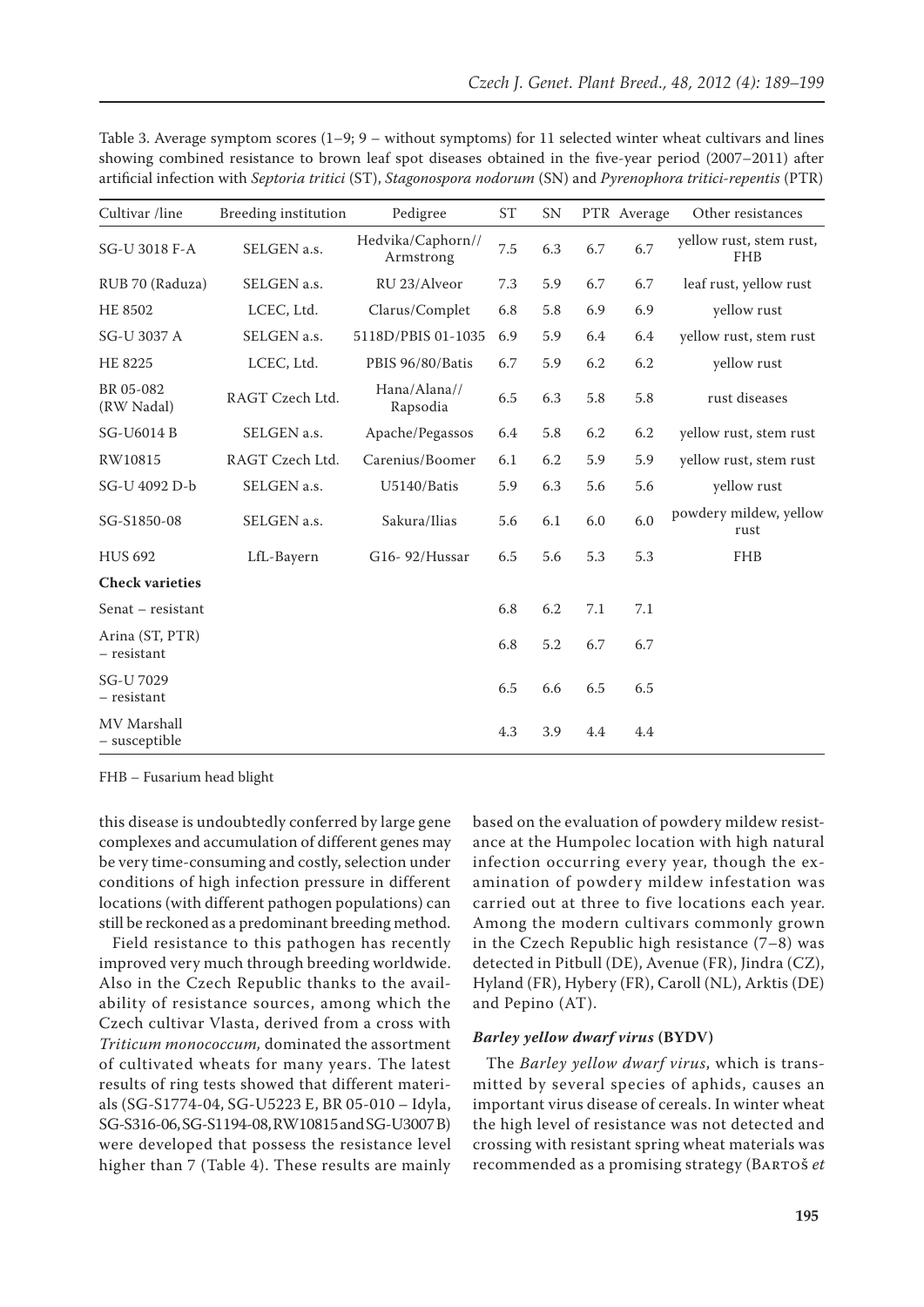*al.* 2002). Relatively higher, moderate resistance was detected in the Czech winter wheat cultivars Simila and Raduza and spring wheat cultivar Izzy.

## **Common and dwarf bunt**

The level of resistance to bunt is low in commercial cultivars. Tested cultivars are very susceptible (Raduza, Sakura, Bakfis, Baletka and Federer with bunt incidence > 50%) or slightly less susceptible (Elly, Cimrmanova raná and Dagmar with bunt incidence 20–50%). Out of the earlier registered winter wheat cultivars Globus displayed high resistance (infection levels below 10%), similarly to the cultivar Bill (Šíp *et al*. 2005). Unfortunately, these cultivars show only medium resistance to dwarf bunt.

# **Prospects of obtaining multiple disease resistance in wheat**

It is obvious also from these results that wheat breeding made enormous progress in the last years and high-yielding cultivars possessing acceptable field resistance to the majority of diseases can be included in hybridization programmes. In Table 5 there are listed ten wheat cultivars bred by the Czech breeding companies (Simila, Raduza, Sakura,

Bakfis, Baletka, Seance, Federer, Elly, Izzy and Cimrmanova raná) possessing combined resistance to diseases determined in the National Ring Tests. Under conditions of high infection pressure it was very difficult to find high or moderate resistance to all examined important diseases, however, it can be expected that the materials in which medium resistance (M) was detected in trials with artificial inoculations could also provide sufficient protection under natural conditions. Based on the results of ring tests presented here it was possible to select promising winter wheat cultivars and lines for their use in wheat breeding for multiple resistance. An overview of the last decade showed that the greatest progress was made in breeding for resistance against rusts, powdery mildew and FHB, however, it is obvious from data provided by the Central Institute for Supervising and Testing in Agriculture (http://www.ukzuz.cz/ChangeLang. aspx?Lang=EN) that wheat cultivars that suffer from insufficient resistance also to these diseases are still grown while a great attention should be permanently paid to pathogen development (occurrence of new races) which is highly actual especially in rusts. The obtained results indicated that it was difficult to obtain multiple resistance to leaf spot diseases. The latest study of Gurung *et al*. (2012)

| Cultivar/line          | <b>Breeding institution</b> | Pedigree                 | $VSS(1-9)$ | Other resistances                    |
|------------------------|-----------------------------|--------------------------|------------|--------------------------------------|
| SG-S1774-04            | SELGEN a.s.                 | Svitava/Batis            | 8.0        |                                      |
| SG-U5223 E             | SELGEN a.s.                 | U5140/Ebi//Charger       | 7.6        |                                      |
| BR 05-010 (Idyla)      | RAGT Czech Ltd.             | Apache/Alana             | 7.5        |                                      |
| SG-S316-06             | SELGEN a.s.                 | Estica/WM510//Ludwig     | 7.5        | yellow rust, leaf rust, stem<br>rust |
| SG-S 1194-08           | SELGEN a.s.                 | Sulamit/Rapsodia//Mladka | 7.4        |                                      |
| RW10815                | RAGT Czech Ltd.             | Carenius/Boomer          | 7.4        | brown leaf spots                     |
| SG-U3007 B             | SELGEN a.s.                 | Akteur/U5066C            | 7.2        | <b>FHB</b>                           |
| SG-S1850-08            | SELGEN a.s.                 | Sakura/Ilias             | 7.0        | brown leaf spots                     |
| SG-S930-08             | SELGEN a.s.                 | SG-S1456-99/Apache       | 7.0        | FHB, yellow rust, stem rust          |
| <b>Check varieties</b> |                             |                          |            |                                      |
| Pitbull – resistant    |                             |                          | 7.9        |                                      |
| Vlasta – resistant     |                             |                          | 7.5        |                                      |
| Kanzler – susceptible  |                             |                          | 4.8        |                                      |

Table 4. Average symptom scores (VSS; 1–9; 9 – without symptoms) for 9 selected winter wheat cultivars and lines showing resistance to powdery mildew obtained in the five-year period (2007–2011) after natural infection

FHB – Fusarium head blight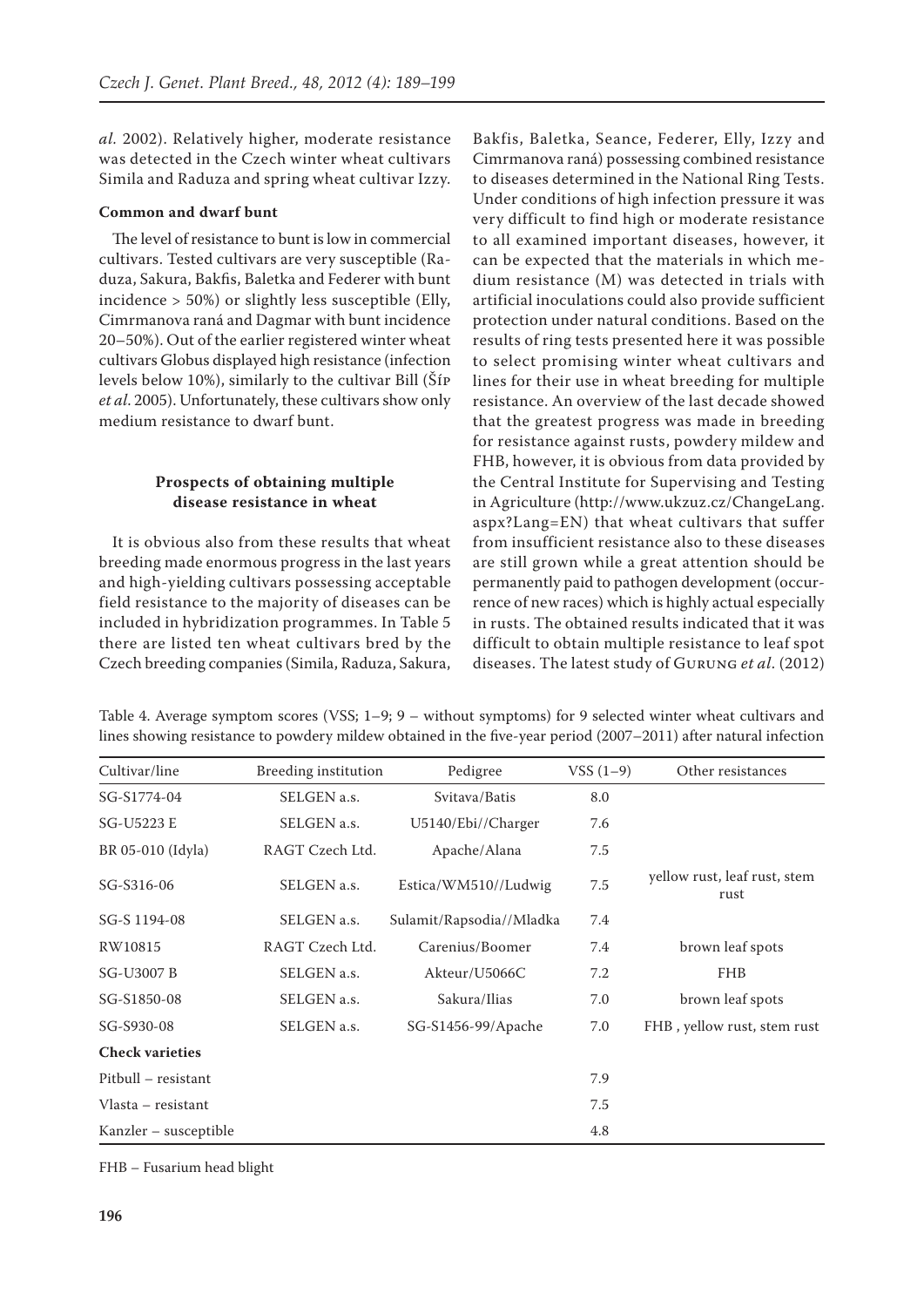| Tested as        | Name of cultivar | of registration<br>Year | institution<br>Breeding | Rusts                                                         |        | mildew spot diseases<br>Powdery Brown leaf | <b>FHB</b>      | resistances<br>Other |
|------------------|------------------|-------------------------|-------------------------|---------------------------------------------------------------|--------|--------------------------------------------|-----------------|----------------------|
| SG-S 1875-01     | Simila           | 2006                    | SELGEN a.s.             | $R$ – yellow rust, $MR$ – leaf rust                           | MR     | $\geq$                                     | MR              | $MR - BYDV$          |
| <b>SG-RU B70</b> | Raduza           | 2006                    | SELGEN a.s.             | $R$ – leaf rust, $M$ – yellow rust                            | $\geq$ | Z                                          | Z               | $MR - BYDV$          |
| SG-S 1800-01     | Sakura           |                         | SELGEN a.s.             | MR-leaf rust                                                  | Z      | $MR - SN$                                  | XIR             | MR-OWBM              |
| BR 03/067        | <b>Bakfis</b>    | 2008                    | RAGT Czech Ltd.         | $R$ – yellow rust, $M$ – leaf rust, $M$ – stem rust           | Σ      | $\geq$                                     | MR <sup>*</sup> | R-eyespot            |
| BR 03/008        | Baletka          | 2008                    | RAGT Czech Ltd.         | $R$ – leaf rust (Lr34), M – yellow rust                       | МR     | Z                                          | MR              |                      |
| SG-S17-03        | Seance (SW)      | 2008                    | SELGEN a.s.             | $R$ – yellow rust, $MR$ – leaf rust                           | MR     | XIR                                        | Σ               |                      |
| BR 04-080        | Federer          | 2009                    | RAGT Czech Ltd.         | MR – yellow rust, M – leaf rust                               |        | Z                                          | XIR             |                      |
| SG-S 1029-05     | Elly             | 2010                    | SELGEN a.s.             | $MR - leaf$ rust ( $Lr37$ ), $MR - yellow$ rust               | Z      | Z                                          | Σ               |                      |
| SG-S136-06       | $Izzy$ (SW)      | 2011                    | SELGEN a.s.             | $R -$ yellow rust, $MIR -$ stem rust                          | MR     | Z                                          | Σ               | $MR - BYN$           |
| BR 07-009        | Cimrmanova raná  | 2012                    |                         | RAGT Czech Ltd. R – stem rust, R – yellow rust, M – leaf rust | MR-M   | Σ                                          | ⋝               |                      |

showed that commercial wheat cultivars are often resistant to one pathogen but susceptible to the others. Valuable are without doubt detections of multiple resistance to different pathogens caus ing brown leaf spot diseases (Table 3). It is also necessary to increase the resistance to common and dwarf bunt which is very low in commercial cultivars. A number of sources of resistance origi nating from other countries is available to wheat breeding (Dumalasová & Bartoš 2006, 2007). Unfortunately, these foreign resistant cultivars are mostly unsuitable for local conditions. The transfer of effective genes for bunt resistance to commercial cultivars with good agronomic traits may be facilitated using linked molecular markers.

As already mentioned above, a greater attention is now paid also to other important diseases or pathogens such as eyespot and other stem base diseases and orange wheat blossom midge.

Moderate or severe eyespot infections can cause yield losses of 10–30%, even in the absence of lodging. In the UK the resistance of winter wheat to eyespot was derived mainly from the cultivar Cappelle Desprez carrying the *Pch 2* gene. This gene confers a degree of tolerance rather than total resistance to the disease. The introduction of the winter wheat cultivar Rendezvous in the 1980's brought a new source of resistance derived from a grass species, *Aegilops ventricosa*, which is now used in many breeding programmes. Cultivars carrying high levels of resistance (based on the *Pch 1* gene) are now available.

The orange wheat blossom midge (*Sitodiplosis mosellana*) is found in most areas around the world wherever wheat is grown. Infestations of the wheat midge can reduce crop yields and lower the grade of harvested grain. The midge may exist at low population levels for several years before it becomes a significant problem. But if conditions become favourable, populations can reach epi demic proportions quickly. Resistance against this disease is linked with the presence of *Sm 1* gene. According to tests in the UK it is believed that the Czech cultivar Sakura also possesses resistance to the orange wheat blossom midge.

BYDV – *Barley yellow dwarf virus*; SW – spring wheat

3YDV - Barley yellow dwarf virus; SW - spring wheat

Evaluation of resistance to BYDV has a long tradi tion in CRI. The evaluation showed that among the registered cultivars of winter and spring wheat no cultivar had a high resistance to BYDV (with VSS lower than 3.5). The present analyses of available sources suggest that the nature of BYDV resistance for wheat is clearly polygenic. Analyses of popula -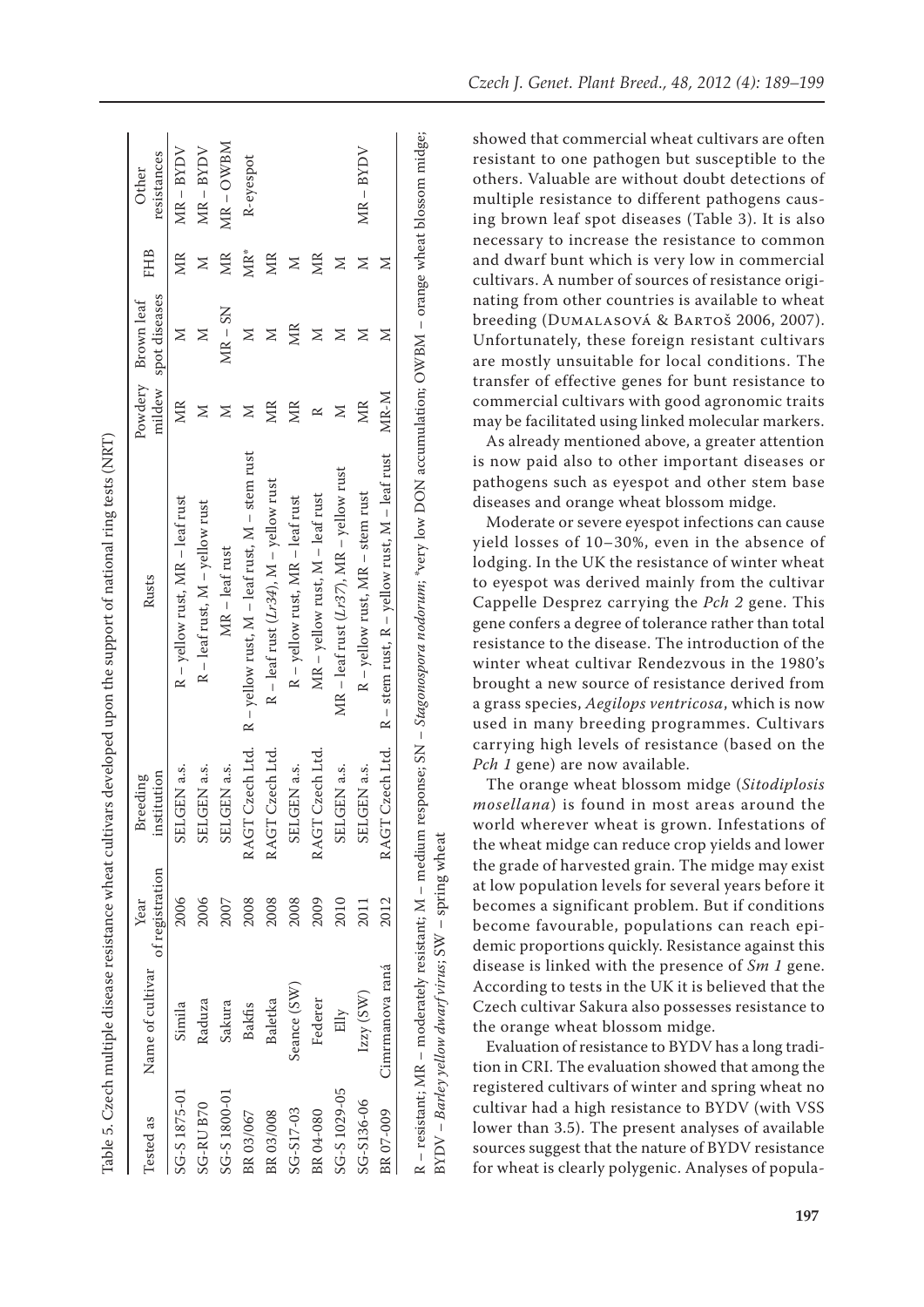tions segregating for the *Bdv1* gene (Ayala *et al.* 2002) brought similar results. It is evident that the introduction of a single gene is not sufficient for achieving the required level of resistance while marker-assisted selection is not very well justified for the time being without a focus on detecting a larger number of QTLs (Veškrna *et al.* 2009).

Molecular techniques offer new possibilities of resistance breeding intensification (pyramiding resistance genes). However, it follows from many studies that the most described resistance genes (QTL loci) have only a limited and variable (often not durable) impact on field resistance. LANDJEVA *et al.* (2007) saw the main reasons for delay in broad exploitation of MAS in inadequate quality of markers (regarding their predictive and/or diagnostic values), high costs of DNA assays and in the complexity of quantitative traits. Because multiple genes need to be transferred to achieve complex resistance, the time advantage of marker-assisted selection may be lost and breeding costs increased. Recently, MIEDANER and KORZUN (2012) have shown that in the future, chip-based, high throughput genotyping platforms and the introduction of genomic selection will reduce the current problems of integrating MAS in practical breeding programmes. The results of Chrpová *et al.* (2011) confirmed that marker-based introgression of FHB resistance QTLs on chromosomes 3B and 5A in traditional breeding materials can enrich populations with resistance types, but it was also shown that the effect of marker-based selection need not be large in all crosses and a similar effect can probably be reached by indirect selection for some FHB-related traits.

Nonetheless, the most advantageous strategy is still to detect a germplasm possessing acceptable resistance to the majority of the most important diseases (at the best in combination with high productivity, grain quality, resistance to abiotic stresses, etc.) and to improve single characters using appropriate crossing schemes or deliberate gene transfer (backcrossing), for which molecular markers may be helpful. In spite of the availability of advanced molecular techniques it will undoubtedly remain advantageous to integrate the marker-based approach with additional phenotypic selection (WILDE et al. 2007).

*Acknowledgements*. The research was supported by Ministry of Agriculture of the Czech Republic, Projects No. QH81293 and QJ1210189.

#### **References**

- Ayala L., Henry M., Genkel M., Keller B., Khairal-LAH M. (2002): Identification of QTLs for BYDV tolerance in bread wheat. Euphytica, **128**: 249–259.
- Bartoš P., Šíp V., Chrpová J., Vacke J., Stuchlíková E., Blažková V., Šárová J., Hanzalová A. (2002): Achievements and prospects of wheat breeding for disease resistance. Czech Journal of Genetics and Plant Breeding, **38**: 16–28.
- Buerstmayr H., Lemmens M., Doldi M.L., Stierschneidr M., Steiner B., Werner K., Hartl L., Ruckenbauer P. (1999): Breeding of wheat for resistance to Fusarium head blight. In: Bericht über die Arbeitstagung 1999 der Vereinigung österreichischer Pflanzenzüchter. Gumpenstein, November 23–25, 1999, 63–67. (in German)
- Chartrain L., Brading P.A., Makepiece J.C., Brown J.K.M. (2004): Sources of resistance to septoria tritici blotch and implications for wheat breeding. Plant Pathology, **53**: 454–460.
- Chen J., Griffey C.A., Saghai maroof M.A., Winson J.A., Nabati D., Biyashev R.M. (2003): Molecular mapping and marker assisted selection of QTLs for Fusarium head blight resistance in Chinese wheat line W14. In: CANTY S.M., LEWIS J., WARD R.W. (eds): Proc. National Fusarium Head Blight Forum. December 13–15, 2003, Bloomington, US Wheat & Barley Scab Initiative, Michigan State University, 7–10.
- Chrpová J., Šíp V., Sedláček T., Štočková L., Veškrna O., Horčička P. (2011)*:* Effectiveness of marker-based selection for Fusarium head blight resistance in spring wheat. Czech Journal of Genetics and Plant Breeding, **47** (Special Issue): S123–S129.
- Dumalasová V., Bartoš P. (2006): Resistance of winter wheat cultivars to common bunt, *Tilletia tritici* (Bjerk.) Wint. and *T. laevis* Kühn. Zeitschrift für Pflanzenkrankheiten und Pflanzenschutz – Journal of Plant Diseases and Protection, **113**: 159–163.
- Dumalasová V., Bartoš P. (2007): Reaction of spring wheat cultivars to common bunt *Tilletia tritici* (Bjerk.) Wint. and *T. laevis* Kühn. Czech Journal of Genetics and Plant Breeding, **43**: 82–86.
- Gurung S., Hansen J.M., Bonman M., Gironella A.I.N., ADHIKARI T.B. (2012): Multiple disease resistance to four leaf spot diseases in winter wheat accessions from the USDA National Small Grains Collection. Crop Science, **52**: 1640–1650.
- Huerta Espino J., Singh R.P., Germán S., Mccallum B.D., Park R.F., Chen We.Q., Bhardwaj S.C., Goyeau H. (2011): Global status of wheat leaf rust caused by *Puccinia tritici*. Euphytica, **179**: 143–160.
- Landjeva S., Korzun V., Bőrner A. (2007): Molecular markers: actual and potential contributions to wheat genome characterization and breeding. Euphytica, **156**: 271–296.
- Löffler M., Schön C.-C., Miedaner T. (2009): Revealing the genetic architecture of FHB resistance in hexaploid